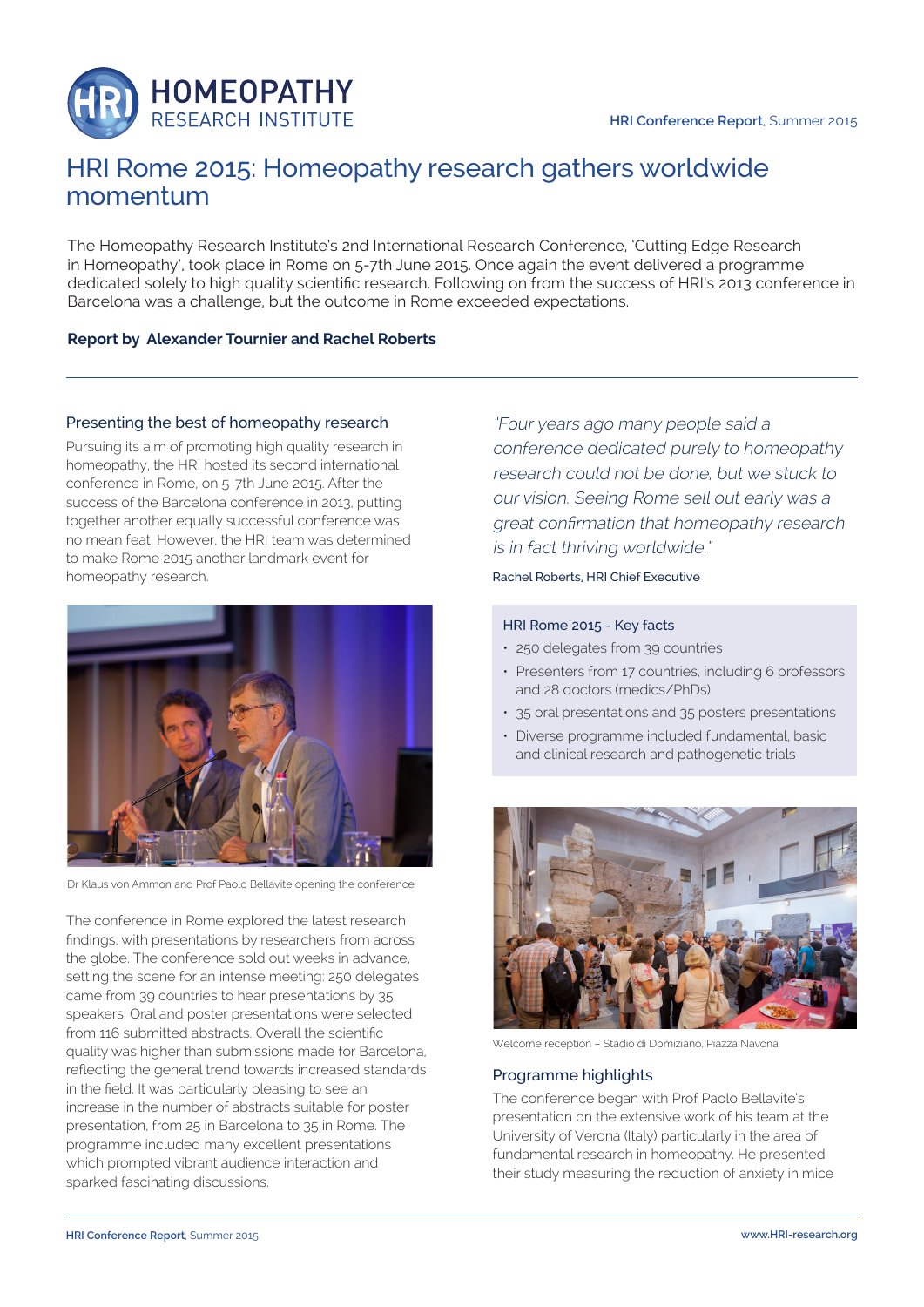#### **HRI Conference Report**, Summer 2015 **www.HRI-research.org**

when given the homeopathic remedy Gelsemium. He then went on to report the findings of a study in which Gelsemium in various potencies was added to cultured neural cells. This resulted in a down-regulation of 49 genes and an up-regulation of 7 genes.

Dr Klaus von Ammon (Swtizerland) gave the second opening presentation, reminding the audience of some of the more controversial aspects of homeopathy often seen in practice. This included observations such as patients being affected by remedies at short distances or simply through olfaction, as well as the results obtained by patients who carry the remedy around with them in their pockets, but never ingest it. He reminded us that those effects need to be taken into account for a full explanation of homeopathy. This requires that we stretch



Dr Steven Cartwright and Dr Liz Thompson discuss with delegates

the boundaries of current explanations, integrating the concepts of non-material mechanisms of action and the field-like effects of remedies sometimes observed in both clinical practice and laboratory experiments.

## Rising above the field

Dr Robert Mathie (UK) shared detailed data from his recently published systematic review of randomised controlled trials on the effects of individualised homeopathic treatment. Unlike previous meta-analyses, which made no distinction between different types of homeopathy, this study looked solely at standard care. This robust study found that individualised homeopathic treatment is more effective than placebo, even when one considers only results from the highest quality trials.

Prof Chris Endler (Austria) presented his team's literature review on experiments performed using biological systems. With the identification of many interesting and successful replications in the field, we look forward to the final publication. Dr Alexander Tournier (France) presented preliminary results of a review of 155 publications investigating homeopathy using physicochemical means. Focusing on the experiments using Nuclear Magnetic Resonance, he showed how important information could be gathered from past experiments to inform future investigations. In particular he presented evidence that the idea that homeopathic dilutions were due to properties of water alone might be mistaken and that the presence of impurities (such as ionic salts) might be essential to the effects observed.

On the topic of safety in homeopathy, Rachel Roberts (UK) presented a re-analysis of the Posadzki et al. 2012 safety paper and a fresh review of the same literature. The re-analysis verified only 53 cases of adverse drug reactions and 13 cases of failure to use appropriate conventional care, demonstrating the high degree of safety of homeopathic medicines and homeopathic treatment.

### Lab-based and fundamental research

Prof Silvana Marques de Araújo (Brazil) presented results indicating that homeopathic Lycopodium clavatum or Phosphorus produced beneficial effects in the treatment of parasitic infection by Trypanosoma cruzi in an animal system. Both homeopathic remedies were shown to modify the animals' immune response, reducing inflammation and protecting the intestine. Dr Deborah Olioso (Italy), spoke about the effects of Arnica Montana on gene expression in human monocytes, down-regulating many genes and modulating the inflammatory response.

Prof Giovanni Dinelli (Italy) – addressing the audience on behalf of Prof Lucietta Betti – reminded us of the wealth of publications showing that plants are sensitive to homeopathic medicines, making them a valuable tool for preclinical investigations. Isopathic studies by this team looked at the effects of the homeopathic preparation Arsenicum 45x (arsenic trioxide 45x) on wheat seeds previously 'stressed' by sub-lethal poisoning with arsenic trioxide. In the homeopathic treatment group seed growth was over 20% greater than in the control group (p<0.05). Investigating possible biomolecular mechanisms behind these results, the team found that Arsenicum 45x has a strong gene modulating effect in seedlings grown from arsenic-stressed seeds: gene expression is normalized, bringing it closer to the basal level of the plant.

Dr Steven Cartwright (UK) made an important contribution from the field of chemistry, describing how a certain type of chemical dye (solvatochromic) reacts to the addition of homeopathic dilutions. These interesting effects appear to be reproducible, thus opening up exciting new avenues of research into the mechanism of action of homeopathic medicines.

"Homeopathy research presents us with no shortage of profound questions and challenges. This conference highlights the ongoing work of an active and dedicated community of academic researchers fascinated by this emerging field." Dr Alexander Tournier, HRI Executive Director

## Clinical research

Sessions were held looking at the clinical applications, public health benefits and cost benefits of homeopathy. Dr Elio Rossi (Italy) reported on the large study he conducted on the use of complementary medicine as an